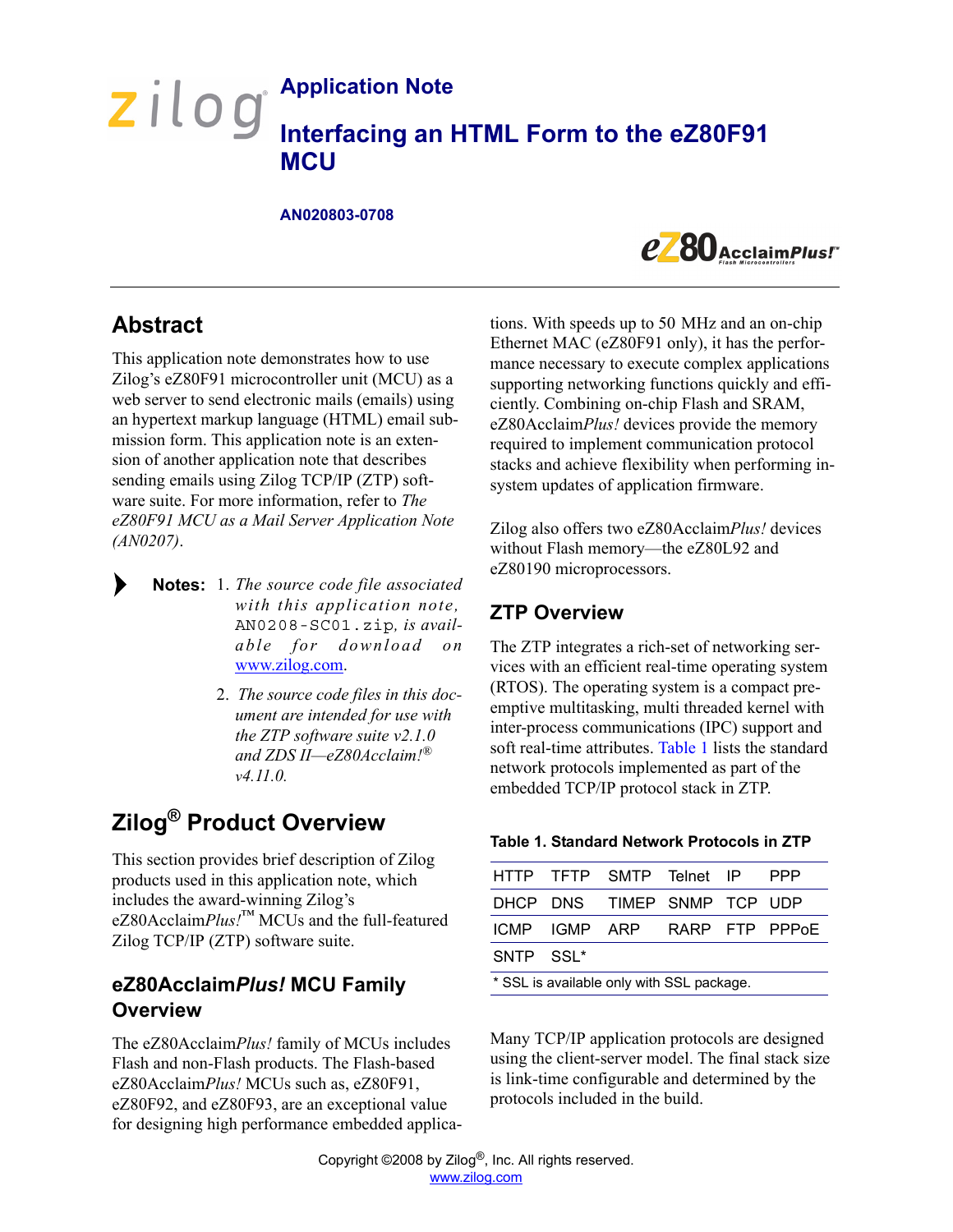# **Discussion**

[Figure 1](#page-1-0) displays the general data communication path for email using the eZ80F91 development kit, ZPAK II, and an Ethernet HUB. With this hardware, the eZ80F91 MCU can be used as an efficient web server when ZTP software is downloaded on to it. ZTP provides the software to drive the hardware used for TCP/IP connections. This hardware comprises of a SERIAL1 (UART1)

device for PPP connections and the EMAC for Ethernet connections.

ZTP consists of a set of libraries that implement an embedded TCP/IP stack. ZTP functions only as a client, with a message body size of 32 K.



Hardware Setup for the ZTP Applications using ZPAK II



<span id="page-1-0"></span>

**Figure 1. General Data Communication Path for Electronic Mail**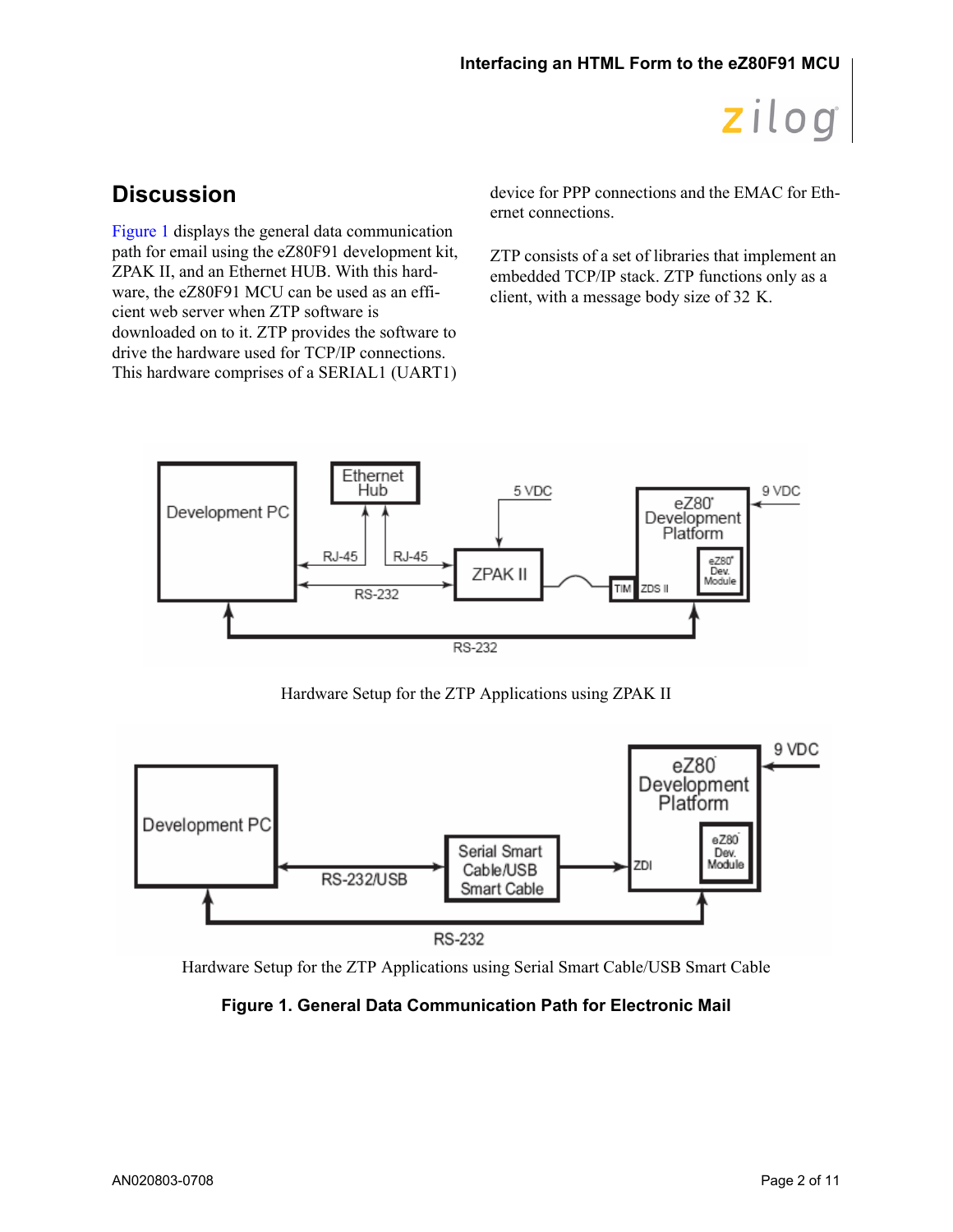### **ZTP API**

The ZTP applications programming interface (API) allows to rapidly develop internet-ready applications with minimal effort by using any member of the  $eZ80^{\circ}$  family of microprocessors (including the eZ80Acclaim $Plus!^{\text{TM}}$  product line). Because the API is common to all members of the eZ80 family, applications targeting one processor are easily ported to any other eZ80 devices.

For more details on the ZTP software suite, refer to *Zilog TCP/IP Software Suite Programmers Guide (RM0041)*. Downloading the ZTP software from [www.zilog.com](http://www.zilog.com) requires a registration key.

### **ZTP HTTP CGI Functions**

Embedded systems do not contain a file system. Therefore, the embedded systems cannot save CGI scripts as separate programs.

Instead of saving CGI scripts as separate programs, ZTP uses C function calls, collectively called CGI functions. When a CGI function is called, it generates an HTML page that is sent to the browser. It is in these function calls that a code is written to read the information sent by a form via a web browser. This information is then processed as required by the application.

ZTP provides the following CGI functions.

- **•** int http\_output\_reply(http\_request \*request, int reply)
- char \*http find argument (http request \*request, char \*arg)
- int http write (http request \*request, char \*buff, int count)

In each ZTP CGI function, the pointer to the request structure keeps the requests from different clients separate.

The http\_output\_reply() function returns an acknowledgement to the browser that made the request.

The http find argument() function extracts parameters from the received data in the parsed browser request.

The http write() macro returns data to the browser that sent the request, that invoked the CGI function.

# **Developing the Form Interface Application**

The mail server application described in *The eZ80F91 MCU as a Mail Server application note (AN0207)* requires the settings for the email to be entered directly into the mail() function. In the Form Interface application, this functionality is abstracted into an HTML form. The software implementation focuses on the functions developed for setting and storing the email content via an HTML submission form.

#### **Reading Information from the Mail Submission Form**

The email submission form displayed in [Figure 2](#page-3-0) [on page 4](#page-3-0) is an HTML form, generated from the mailsubmission\_form.htm file. This file is located in the AN0208-SC01.zip file available for download on [www.zilog.com.](http://www.zilog.com)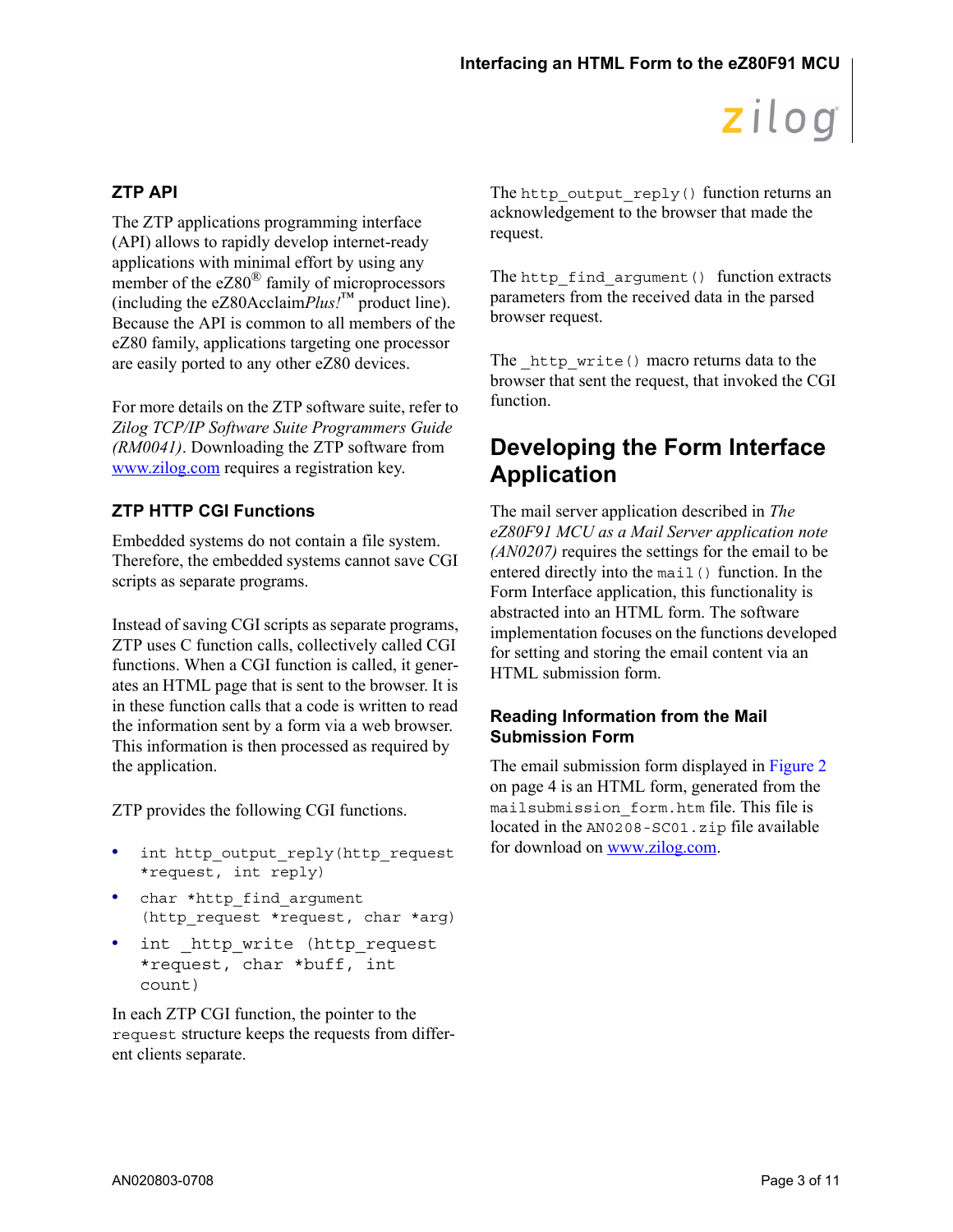| Welcome to the eZ80 Acclaim ! Website - Microsoft Internet Explorer                                                                                |                                                                                                                                             |                 | <b>EE</b>                                       |
|----------------------------------------------------------------------------------------------------------------------------------------------------|---------------------------------------------------------------------------------------------------------------------------------------------|-----------------|-------------------------------------------------|
| File Edit View Favorites Tools<br>Help                                                                                                             |                                                                                                                                             |                 | 曲                                               |
| ₫<br>$\mathcal{Q}$<br>0<br>$\left\lfloor \frac{a}{b} \right\rfloor$<br>$\Leftrightarrow$<br>mb<br>Home<br><b>Dash</b><br>Refresh<br>Search<br>Stop | 70<br>窗<br>Ø<br>$\mathbb{R}$<br>國<br>E<br>$\triangleq$<br>Print<br>Edit<br>History<br>Mail<br>Favorites<br>Discuss Messenger                |                 |                                                 |
| Back to Welcome to ZiLOG<br>Address 2 http://172.16.6.200                                                                                          |                                                                                                                                             |                 | PGo Links <sup>33</sup><br>$\blacktriangledown$ |
| Ethernet Camp Architecture 2 & Hardware San Jose & Family                                                                                          |                                                                                                                                             | Premium Search. | Q Came: Skins Web C Weather                     |
|                                                                                                                                                    |                                                                                                                                             |                 |                                                 |
|                                                                                                                                                    | A <i>cclaim!</i>                                                                                                                            |                 |                                                 |
|                                                                                                                                                    | <b>Flash Microcontrollers</b>                                                                                                               |                 |                                                 |
| HOME                                                                                                                                               | PRODUCT INFO<br><b>ABOUT THIS SITE</b>                                                                                                      |                 |                                                 |
| Home                                                                                                                                               |                                                                                                                                             |                 |                                                 |
| Products<br>e280F91                                                                                                                                | <b>Mail Submission Form</b>                                                                                                                 |                 |                                                 |
| eZ80F91<br><b>TCP/IP Suite</b><br><b>Documentation</b>                                                                                             | To:                                                                                                                                         |                 |                                                 |
| <b>Development Kit</b>                                                                                                                             | From                                                                                                                                        |                 |                                                 |
| eZ80 F92 / F93<br>eZ80F92 / F93<br><b>TCP/IP Suite</b>                                                                                             | Subject                                                                                                                                     |                 |                                                 |
| <b>Documentation</b><br><b>Development Kit</b>                                                                                                     | [Max. 30 characters]                                                                                                                        |                 |                                                 |
| Demo Mail<br><b>Send Mail form</b>                                                                                                                 |                                                                                                                                             |                 |                                                 |
| Demos<br><b>Javascripts</b>                                                                                                                        | Message<br>[Max. 300                                                                                                                        |                 |                                                 |
| <b>Java Applets</b><br><b>CGI Calculator</b>                                                                                                       | <b>Characters</b>                                                                                                                           |                 |                                                 |
| Site Info<br><b>This Site</b>                                                                                                                      |                                                                                                                                             |                 |                                                 |
| Hardware<br>Software                                                                                                                               | Mail Server Address                                                                                                                         |                 |                                                 |
|                                                                                                                                                    | [SMTP]                                                                                                                                      |                 |                                                 |
|                                                                                                                                                    | Test Condition SW1                                                                                                                          |                 |                                                 |
|                                                                                                                                                    |                                                                                                                                             |                 |                                                 |
|                                                                                                                                                    | Reset<br>Submit                                                                                                                             |                 |                                                 |
|                                                                                                                                                    |                                                                                                                                             |                 |                                                 |
|                                                                                                                                                    |                                                                                                                                             |                 |                                                 |
|                                                                                                                                                    |                                                                                                                                             |                 |                                                 |
|                                                                                                                                                    |                                                                                                                                             |                 |                                                 |
|                                                                                                                                                    | For more information about ZiLOG's eZ80 Internet Processors, please visit                                                                   |                 |                                                 |
|                                                                                                                                                    | www.ZiLOG.com<br>Note: You need to connect to the Internet in order to view external URLs.                                                  |                 |                                                 |
|                                                                                                                                                    |                                                                                                                                             |                 |                                                 |
|                                                                                                                                                    | Send mail to support@zilog.com with questions or comments about this web site.<br>Copyright @ 2003 ZILOG Inc. Last modified: April 23, 2003 |                 |                                                 |
| Software Version: vl .2                                                                                                                            |                                                                                                                                             |                 |                                                 |
| 圈                                                                                                                                                  |                                                                                                                                             |                 | <b>b</b> Internet                               |

**Figure 2. Web Page with the Email Submission Form**

<span id="page-3-0"></span>The email submission form (see [Figure 3 on](#page-4-0)  [page 5\)](#page-4-0) consists of the following entry fields:

**To—**This field consists of the email ID destination in the *user@domainname.com* format.

**From—**This field consists of the sender's email ID in the *eZ80webserver@zilog.com* format.

**Subject—**This field consists of the subject or topic of the email.

**Message—**This field consists of the text content of the message to be sent.

**Mail Server Address—**This field consists of the IP address of the SMTP mail server that distributes the email to the destination ID.

**Test Condition—**In this field, selecting a test condition from the drop down list links this email to a particular triggering event. Therefore, if the SW1 test condition is selected, this email is sent when the SW1 switch is pressed on the  $eZ80^{\circledR}$ Development Platform.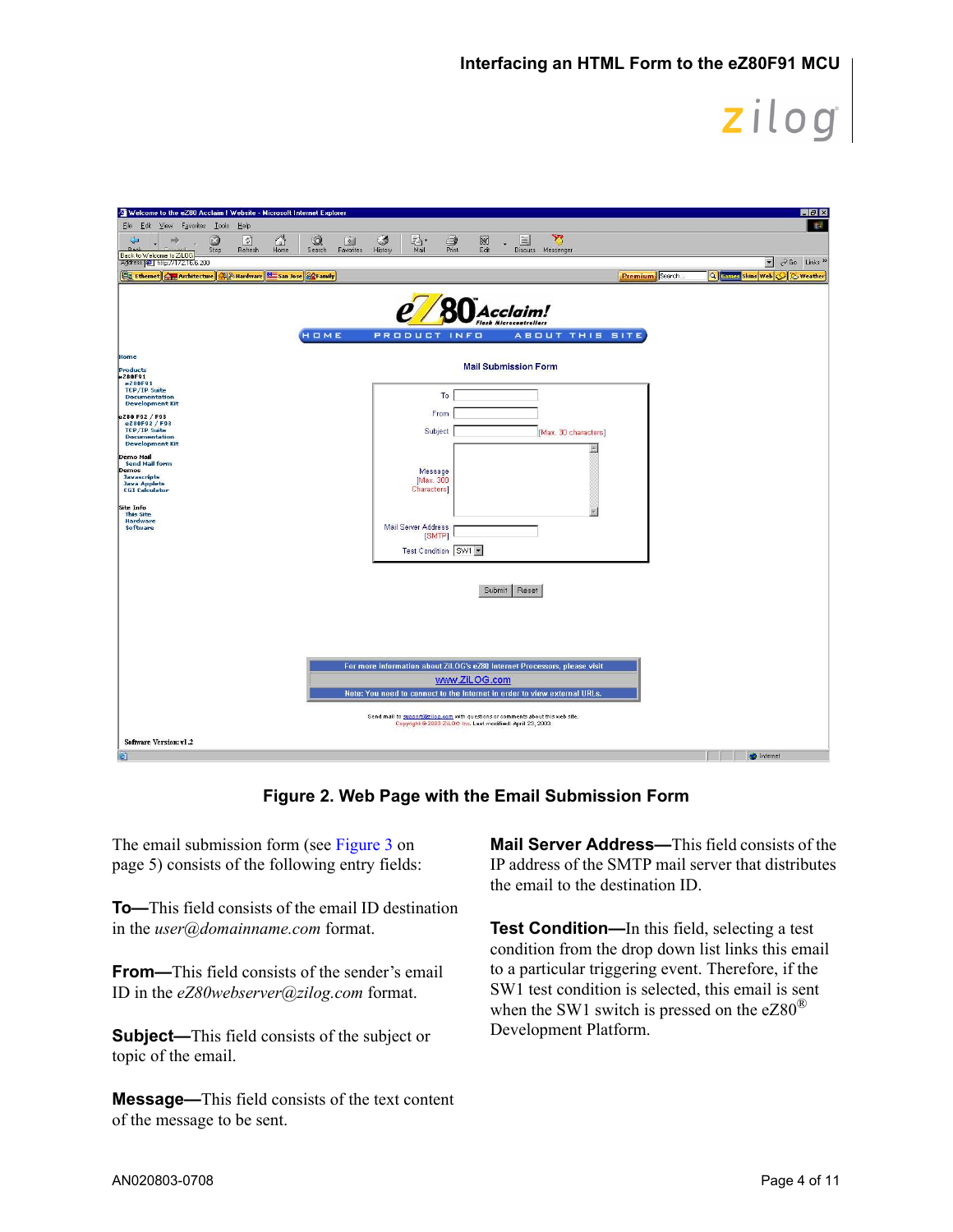| T <sub>o</sub>                      |                      |
|-------------------------------------|----------------------|
| From                                |                      |
| Subject                             | [Max. 30 characters] |
| Message<br>[Max. 300<br>Characters] |                      |
| Mail Server Address<br>[SMTP]       |                      |
| Test Condition SW1                  |                      |

## **Mail Submission Form**

**Figure 3. The Email Submission Form**

Reset

Submit

<span id="page-4-0"></span>The mail cqi() function, located in the mail cgi.c file, receive arguments from the mail submission HTML form and stores them in the email parm structure, located in the send\_mail.h file.

The Form Interface software is implemented for storing the contents of *three* emails in a single client database (formed by the email\_parm structure). You must fill the email submission form and submit it. The submitted data (email content) corresponding to the selected switch is stored in the client database. When an event is triggered, (in this Demo, the triggering event is pressing the SW1/ SW2/SW3 switch on the eZ80® Development Platform) the corresponding email is fetched from the client database and sent to the specified mailbox.

The email submission form is also used for updating or modifying the client database.

### **Sending an Email**

The sendmail() function (located in the send mail.c file) is responsible for sending the email to the specified email ID. The standard ZTP  $mail()$  function is called within the sendmail() function.

For detailed descriptions on the sendmail() and mail() functions, refer to *The eZ80F91 MCU as a Mail Server application note (AN0207)*.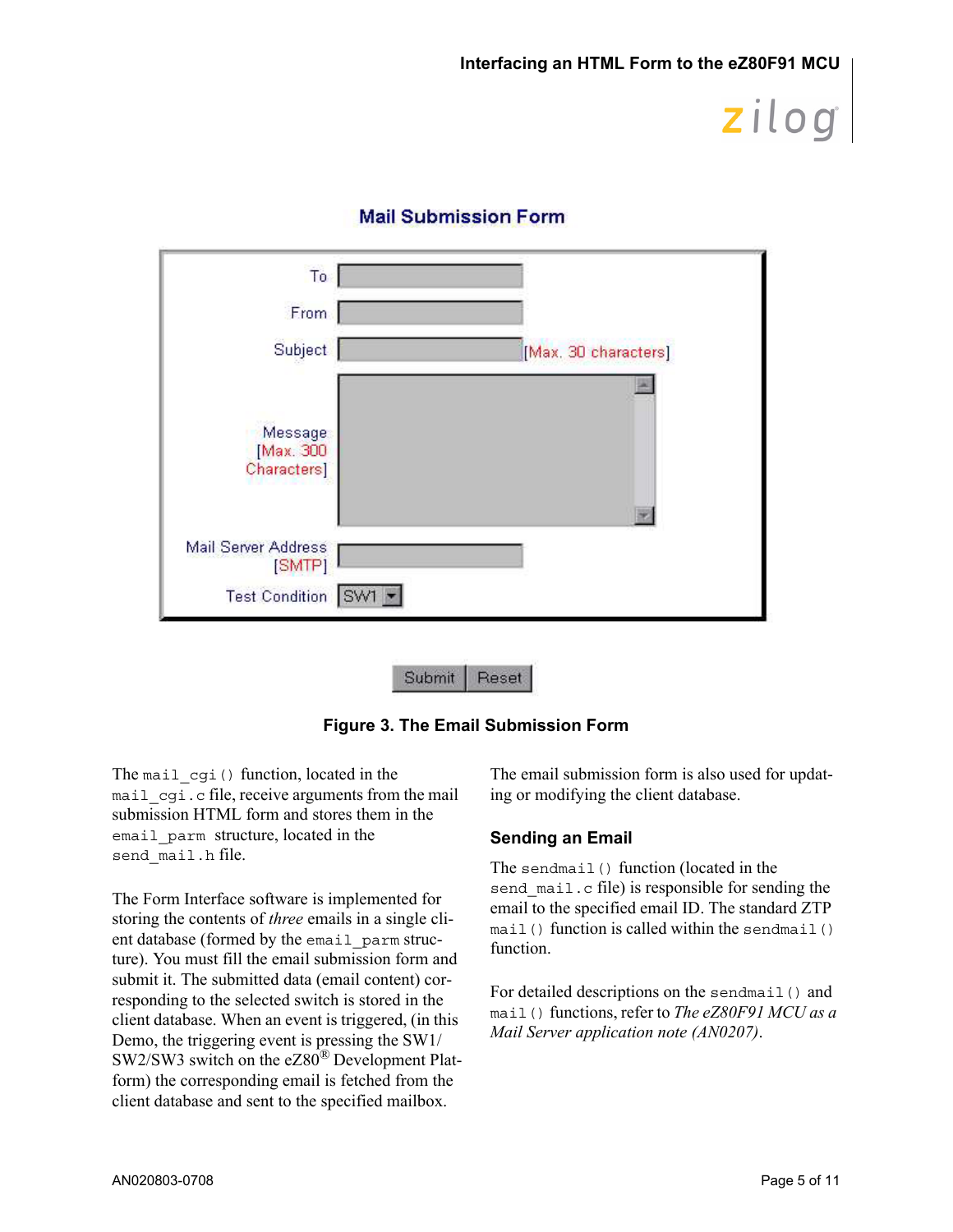### **Monitoring the Trigger Event to Send an Email**

The SW1, SW2, and SW3 switches are used to generate the trigger events to the MCU to send the emails. The init () function (located in the Test cont.c file) initializes the appropriate port pins as inputs to obtain the status of the switches.

Pressing the switch (SW1/SW2/SW3) on the eZ80<sup>®</sup> Development Platform causes the appropriate email to be sent to the required destination. The Test switch() function (located in the Test\_cont.c file) polls the SW1/SW2/SW3 switch continuously and reads the switch status in the main program. If any of the switches are pressed (logic 0), the Test\_switch() function calls another function, sendmail() to send the mail to the specified address.

*Any other trigger event may be used* **Note:** *instead of switches.*

## <span id="page-5-0"></span>**Adding and Integrating Form Interface Files to ZTP**

The Form Interface application described in this application note requires the eZ80Acclaim*Plus!*™ Development Board, and ZTP stack. To execute this application, the files specific to the application must be added and integrated to the ZTP stack, before it is downloaded to the eZ80Acclaim*Plus!* Development Board. This section provides information on adding the Form Interface application files to the ZTP stack.

The Form Interface application files that must be added to the ZTP project files are located in the AN0208-SC01.zip file available for download on [www.zilog.com](http://www.zilog.com)[.](http://www.ZiLOG.com)The files are of the following types:

- $\sigma$  ( $\star$ ,  $\sigma$ ) files
- **•** Header (\*.h) files
- **•** HTML (\*.htm) files

The ZTP stack is available on [www.zilog.com](http://www.zilog.com) and can be downloaded to a PC with a user registration key. ZTP can be installed in any specified location; the default location is:

C:\Program Files\Zilog



*For information on ZDS II version* **Note:***and ZTP version used in this application, see* [Hardware and Software](#page-7-0) [Requirements](#page-7-0) *[on page 8](#page-7-0).*

Follow the steps below to add and integrate the application files to the ZTP stack:

- 1. Download ZTP (available for download on [www.zilog.com](http://www.zilog.com)). Browse to the location where ZTP is downloaded and open the  $\ldots$  \ZTP 2.1.0 Lib ZDS\ZTP\SamplePrograms\ZTPDemo folder.
- 2. Download the AN0208-SC01.zip file from [www.zilog.com](http://www.zilog.com) and extract the .zip file contents to a folder on your PC (this folder is referred to as \AN0208-SC01 folder in this application note). The two extracted folders within the \AN0208-SC01 folder are \TD\_Demo and \TD\_Website.Acclaim.
- 3. Copy the mailsubmission\_form.htm file in the \AN0208- SC01\TD\_Website.Acclaim folder to the  $\ldots$   $\ZTP$  2.1.0 Lib ZDS\ZTP \SamplePrograms\website.Acclaim folder.
- 4. Copy all the  $\star$ . c and  $\star$ . h files located in the AN0208-SC01\TD\_Demo folder to the ..\ZTP 2.1.0 Lib ZDS\ZTP\SamplePrograms\ZTPDemo folder.
- 5. Launch ZDS II for eZ80Acclaim*Plus!* and open the website.zdsproj project located in the path  $\ldots$  \ZTP 2.1.0 Lib ZDS\ZTP\SamplePrograms\website.Acclaim.
- 6. Click **Project**  $\rightarrow$  **Add Files** to add the mailsubmission\_form.htm file to the website.zdsproj project.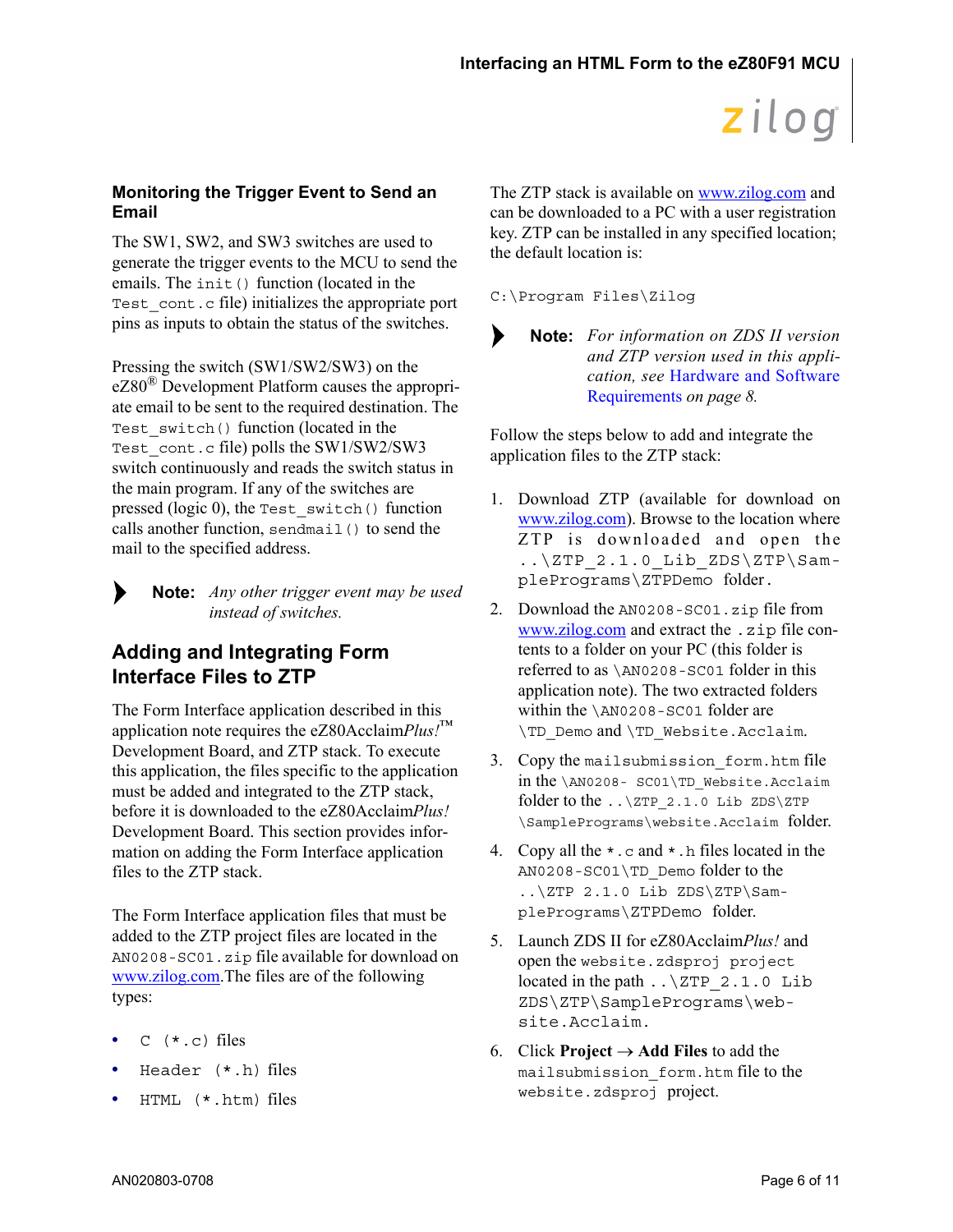7. Open the website.c file from within ZDS II, and enter the following prototype declarations:

```
//prototype declarations 
extern struct staticpage 
mailsubmission_form_htm;
extern int mail cgi(int);
```
8. The website.c file contains the array, Webpage website[], which provides information on the HTML pages. Replace the last line of the array,  $\{0, \text{NULL}, \text{NULL}, \text{NULL}\}$ with the following lines of code:

```
{HTTP_PAGE_STATIC,
"/mailsubmission_form.htm","text/
html", &mailsubmission form htm},
```

```
{HTTP_PAGE_DYNAMIC, "/cgi-bin/mail", 
"text/html", (struct 
staticpage*)mail cgi}, {0, NULL,
NULL, NULL}
```
- 9. From within ZDS II, open the left.htm file located in the \Web Files folder. Search for the Demos  $\langle$ br $\rangle$  statement and locate the Demos <br> code.
- 10. Add the following HTML lines of code above the Demo  $\langle b \rangle$  statement in the left.htm file, to create a link from the eZ80Acclaim*Plus!*™ home page to the *Form Interface* web page, and the *Mail Submission* form.

```
Demo Mail<br>
\&nbsp; \&nbsp; \&nbsp; <a
href="mailsubmission_form.htm" 
target="main">Send Mail form</a><br>
```
- 11. Build the website.zdsproj project to obtain the new library file, Acclaim\_website.lib.
- 12. Close the website.zdsproj project.
- 13. From within ZDS II, open the ZTPDemo\_F91.zdsproj project available in the  $.\rangle$ ZTP 2.1.0 Lib ZDS\ZTP\SamplePrograms\ZTPDemo filepath.
- 14. Click **Project**  $\rightarrow$  **Add Files** to add all the  $\star$ .c files located in the ..\AN0208- SC01\TD\_Demo folder to the

ZTPDemo\_F91.zdsproj project. The \*.c files to be added are listed below:

- **•** mail\_cgi.c
- **•** send\_mail.c
- **•** Test\_cont.c
- 15. Open the main.c file of the ZTPDemo\_F91.zdsproj project, and add the following include file: #include "send mail.h"
- 16. Check for the commonServers structure definition in the ZTPConfig.c file.

```
struct commonServers csTbl={
   "172.16.6.28",// Default Timer
                 //Server
   "", // Default rfs 
                 //server 
    "", // Default File Server - N 
     // not currently Used
   "172.16.6.194"// Default Name 
                 //Server
```

```
};
```

```
struct If ifTbl[MAX NO IF]= {
// interface 0 -> Ethernet
//Configuration
{
   &usrDevBlk[0],// Control block 
                 //for this device 
   ETH, // interface type
   ETH MTU, // MTU
   ETH 100, // Speed can be
                 //ETH_10,AUTOSENCE 
   "172.16.6.198",// Default IP
                 //address 
   "172.16.6.1", // Default Gateway 
   0xffff0000UL // Default Subnet
                 //Mask
```
}

The Bootrecord variable contains network parameters and settings (in the four-octet dotted decimal format) specific to the local area network (LAN) at Zilog® as default. Modify the above structure definition with appropriate IP addresses within your local area network.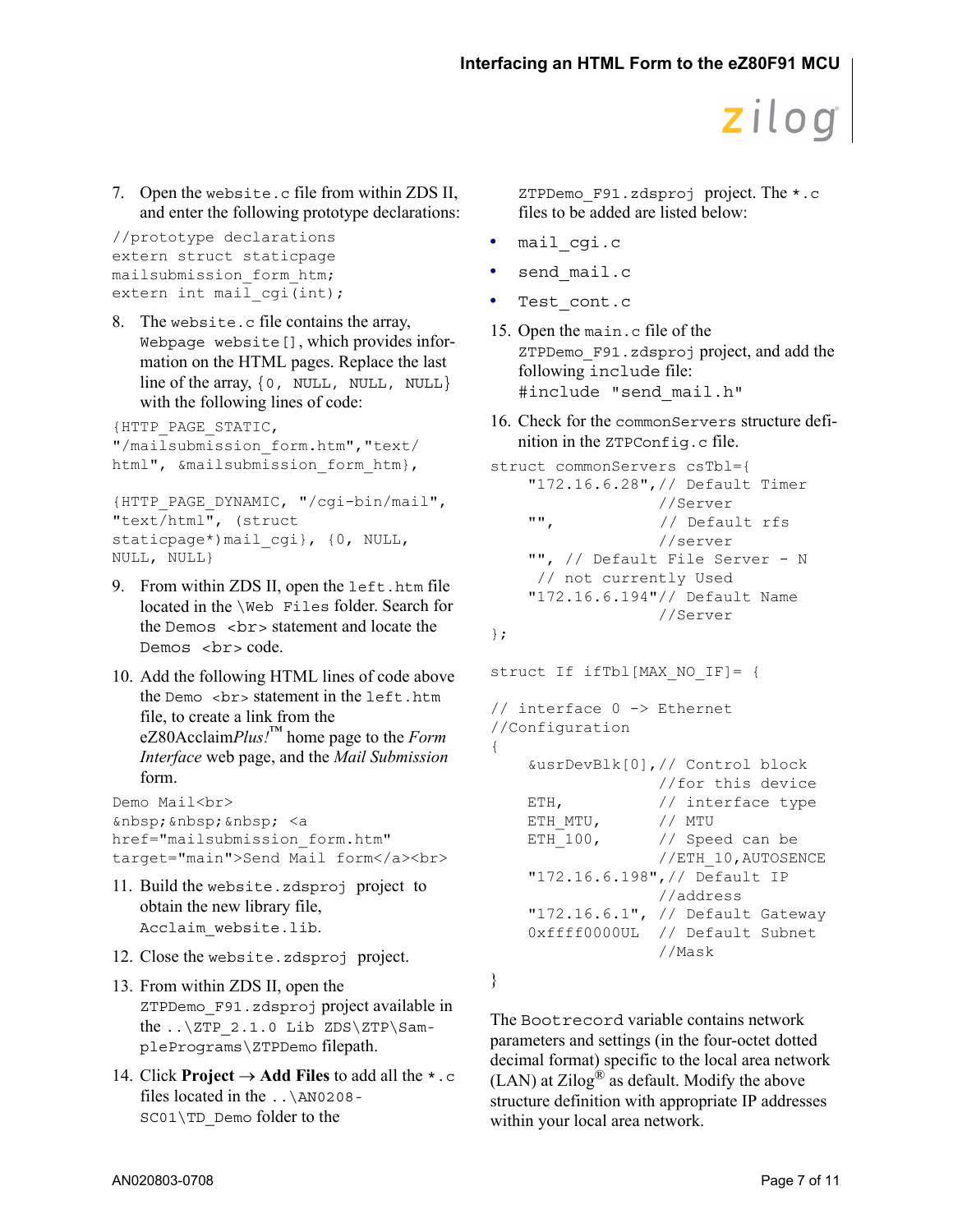17. Add the following lines of code above the return(OK) statement at the end of the INT16 ZTPAppEntry(void) function:

```
Init();
while(1)
{
    Test switch();
    RZKSuspendThread(RZKGetCurrentThr
    ead(),1);
}
```
18. Open the eZ80HWConf.c file and change the default MAC address (provided by ZTP) such that each  $eZ80^{\circledR}$  Development Platform on the LAN contains a unique MAC address. For example:

```
const CHAR 
f91_mac_addr[ETHPKT_ALEN] = 
{0x00, 0x90, 0x23, 0x00, 0xDF, 
0x91;
```
In the 6 byte MAC address shown above, the first 3 bytes must not be modified; the last 3 bytes can be used to assign a unique MAC address to the eZ80 Development Platform.

- 19. For this application, Dynamic Host Configuration Protocol (DHCP) is disabled; therefore, ensure that byte b use dhcp = FALSE.
- 20. Save the files and close the ZTPDemo\_F91 project.

# **Using the eZ80F91 Form Interface Application**

This section provides the hardware and software requirements, the settings and the instructions to setup and execute the Form Interface application.

## <span id="page-7-0"></span>**Hardware and Software Requirements**

This section provides the hardware and software requirements for running the Form Interface application.

### **Hardware**

The hardware required to execute the Form Interface application include:

- **•** eZ80F91 Development Kit (eZ80F910200ZCO, eZ80F910300ZCO)
- **•** PC with an Internet Browser and HyperTerminal

### **Software Requirements**

The software required to execute the Form Interface application include:

- **•** Zilog Developer Studio II—IDE for eZ80Acclaim! $^{\circ}$  v4.11.0
- Zilog TCP/IP Software Suite v2.1.0

## **Setup**

The basic setup to assemble the Form Interface application Demo is displayed in [Figure 1 on](#page-1-0)  [page 2.](#page-1-0) This setup displays the connections between the PC, LAN/WAN/Internet, and the eZ80F91 Development Kit.

## **Settings**

The HyperTerminal and Jumper settings include:

## <span id="page-7-2"></span>**HyperTerminal Settings**

Set the HyperTerminal to 57.6 kbps Baud, 8-N-1, with no flow control

### <span id="page-7-1"></span>**Jumper Settings**

The Jumper settings for the eZ80 Development Platform include:

- **•** J11, J7, and J2 are ON
- **•** J3, J20, J21, and J22 are OFF
- For J14, connect 2 and 3
- For J19, MEM\_CEN1 is ON, and CS\_EX\_IN, MEM\_CEN2, and MEM\_CEN3 are OFF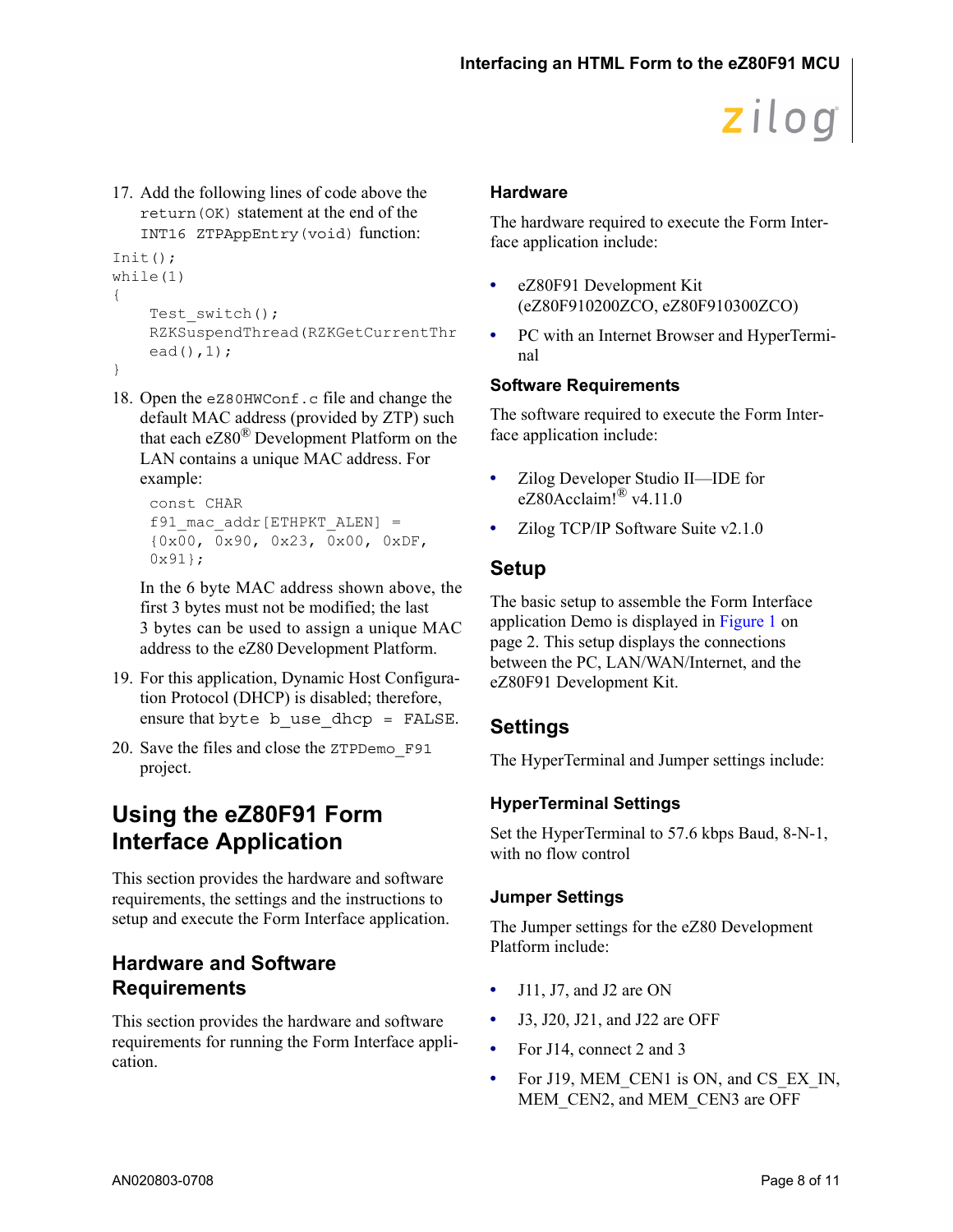The Jumper settings for the eZ80F91 Module mounted on the eZ80 Development Platform include JP3 is ON

## **Procedure**

The following steps describe the procedure to build and execute the Form Interface application.

- 1. Ensure that the required Form Interface application files are added and integrated to ZTP. For more information, see [Adding and Inte](#page-5-0)[grating Form Interface Files to ZTP](#page-5-0) [on page 6.](#page-5-0)
- 2. Connect the hardware as displayed in [Figure 1](#page-1-0) [on page 2](#page-1-0). Follow the jumper settings provided in [Jumper Settings on page 8](#page-7-1).
- 3. Connect the 5 V power supply to ZPAK II and the 7.5 V power supply to the Ethernet HUB.
- 4. Launch the HyperTerminal and follow the settings provided in the [HyperTerminal Settings](#page-7-2) [on page 8.](#page-7-2)
- 5. From within the HyperTerminal, press *z*  repeatedly, and then press the **Reset** button on ZPAK II to view the menu to set the ZPAKII IP address.
- 6. Enter *H* to display help menu, and follow the menu instructions to obtain the IP address for ZPAK II in order to download the demo application file. This ZPAK II IP address must be entered in the ZDS II—IDE.
- 7. Launch ZDSII for eZ80Acclaim*Plus!*™ and open the Form Interface application project file (ZTPDemo\_F91.zdsproj) located in the filepath ..\ZTP 2.1.0 Lib ZDS\ZTP\SamplePrograms\ZTPDemo.
- 8. Open the ZTPConfig.c file. Ensure that the BootInfo(struct commonServers, struct If ifTbl) structure contains information that is relevant to your network configuration. Use the IP address in the structure to view the Form Interface web pages.
- 9. Build the project and download the resulting file to the eZ80F91 module mounted on the

eZ80® Development Platform, using ZDS II. For details on the downloading procedure, refer to *Zilog TCP/IP Software Suite Programmers Guide (RM0041)*.

10. Execute the Form Interface application. For details on executing the Form Interface application, see [Executing the Form Interface](#page-8-0)  [Application.](#page-8-0)

### <span id="page-8-0"></span>**Executing the Form Interface Application**

Follow the steps below to execute the Form Interface application:

- 1. Launch an Internet Browser and enter the server IP address in the URL field to open the eZ80Acclaim*Plus!*™ **Demo** home page.
- 2. Click the **Send Mail form** link in the left panel. The email submission form is displayed (see [Figure 2 on page 4\)](#page-3-0).
- 3. Enter the required information in all the fields. Select SW1 in the test condition field and click the **Submit** button to submit the form.
- 4. Press SW1 switch on the eZ80 Development Platform for one second.
- 5. Check the specified mailbox after a couple of minutes (depending on the network traffic) to see if an email with the predefined text is received.

The eZ80Acclaim*Plus!*—ZTP Mail Server successfully sends the email to the specified address.

 $\blacktriangleright$ 

*Follow the same procedure to submit* **Note:***emails with test conditions SW2 and SW3. These emails are sent when the SW2 and SW3 switches are pressed.*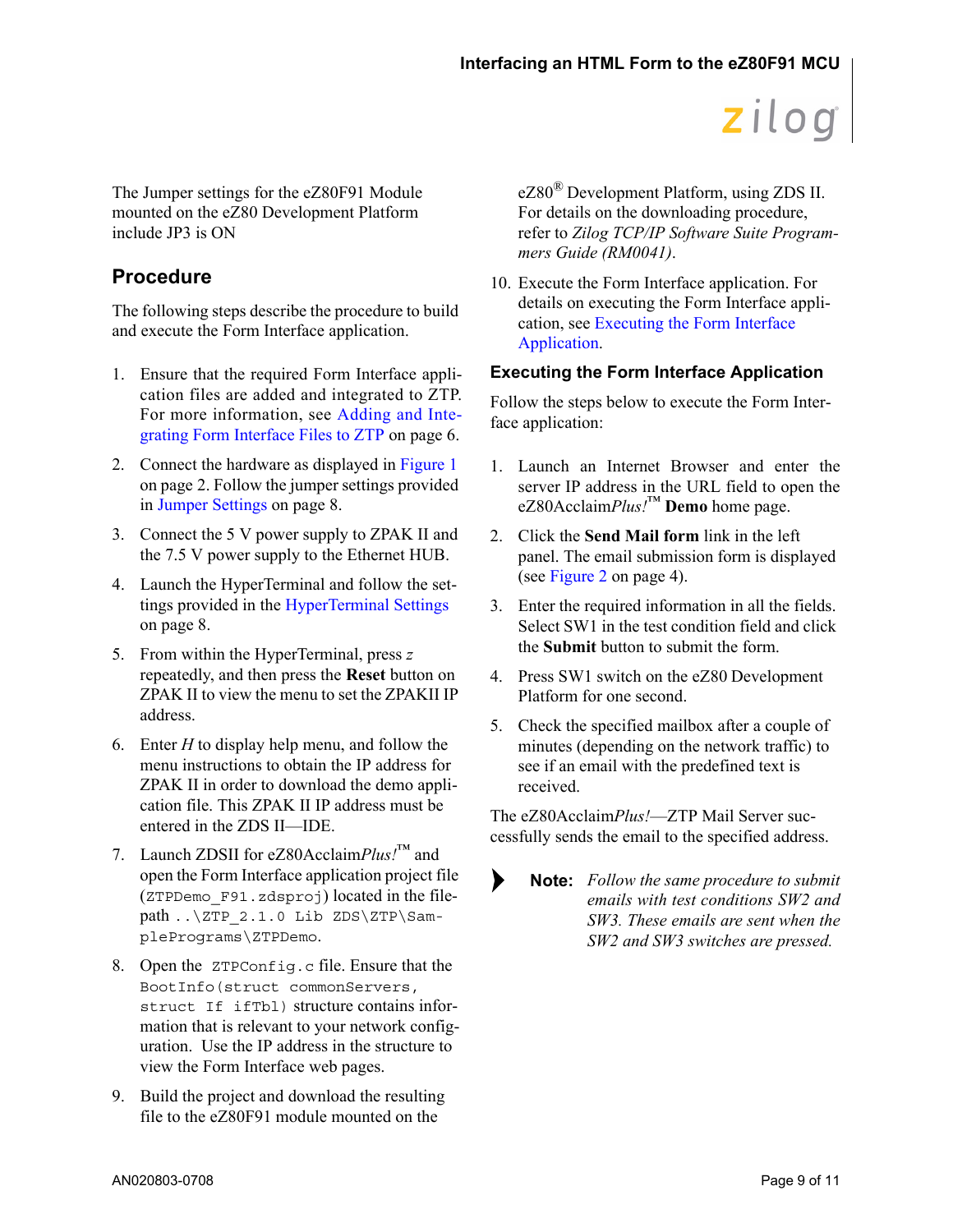# **Summary**

This application note highlights an HTML form interface to the eZ80F91 web server (eZ80F91 MCU with ZTP). An HTML form is a convenient and easy to use interface with the clearly defined fields to obtain specific input.

In this application note an HTML form is used to obtain and store email messages, that are sent only when specific events occur. Such a concept can be effectively used in a control system application, where concerned personnel receive timely alerts on pre-defined conditions.

# **References**

The documents associated with eZ80® CPU, eZ80F91 MCU, ZPAK II, ZDS II for eZ80Acclaim!® MCUs, and ZTP available on [www.zilog.com](http://www.zilog.com) are provided below:

- eZ80<sup>®</sup> CPU User Manual (UM0077)
- **•** eZ80F91 Development Kit User Manual (UM0142)
- **•** eZ80F91 Product Specification (PS0192)
- **•** eZ80F91 Module Product Specification (PS0193)
- **•** The eZ80F91 MCU as a Mail Server Application Note (AN0207)
- **•** ZPAK II Debug Interface Tool Product User Guide (PUG0015)
- **•** Zilog Developer Studio II—eZ80Acclaim!® User Manual (UM0144)
- **•** Zilog TCP/IP Stack API Reference Manual (RM0040)
- **•** Zilog TCP/IP Software Suite Programmers Guide (RM0041)
- **•** Zilog TCP/IP Software Suite Quick Start Guide (QS0049)